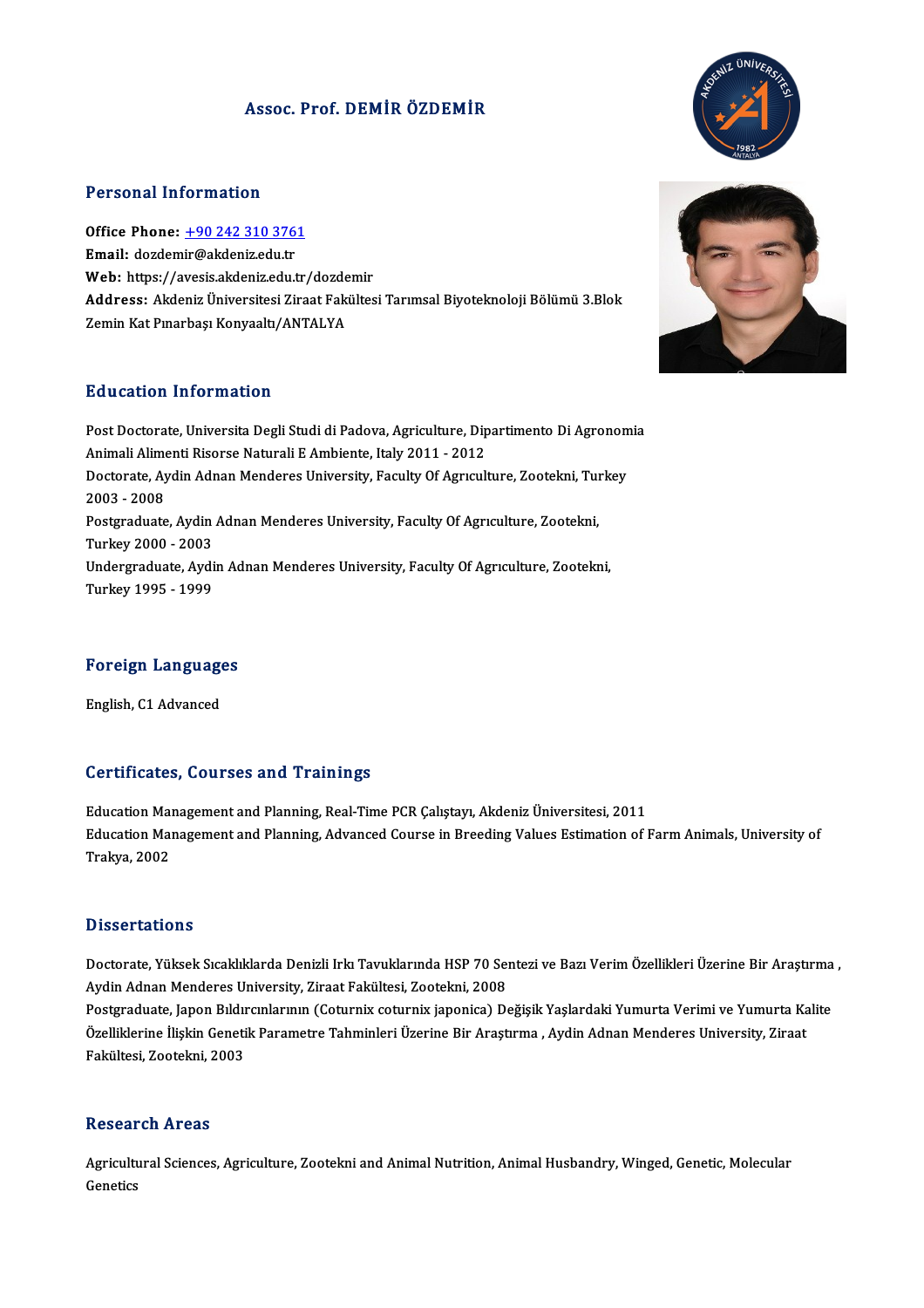### Academic Titles / Tasks

Academic Titles / Tasks<br>Associate Professor, Akdeniz University, Faculty of Agriculture, Department of Agricultural Biotechnology, 2021 -<br>Centinues Associate I<br>Continues<br>Assistant B

Continues<br>Assistant Professor, Akdeniz University, Faculty of Agriculture, Department of Agricultural Biotechnology, 2018 - 2021 Continues<br>Assistant Professor, Akdeniz University, Faculty of Agriculture, Department of Agricultural Biotechnology, 2018 - 2021<br>Assistant Professor, Akdeniz University, Faculty of Agriculture, Department of Agricultural B Assistant Professor, Akdeniz University, Faculty of Agriculture, Department of Agricultural Biotechnology, 2018<br>Assistant Professor, Akdeniz University, Faculty of Agriculture, Department of Agricultural Biotechnology, 201 Assistant Professor, Akde<br>Assistant Professor, Akde<br>Production, 2012 - 2018<br>Besearsh Assistant PhD J Assistant Professor, Akdeniz University, Technical Sciences Vocational School, Department of Plant and Animal<br>Production, 2012 - 2018<br>Research Assistant PhD, Universita Degli Studi di Padova, Dipartimento Di Agronomia Anim

Production, 2012 - 2018<br>Research Assistant PhD, Universita Degli Studi di Padova, D<br>E Ambiente, Dipartimento Di Scienze Animali, 2011 - 2012<br>Besearch Assistant PhD, Audin Adnan Mondones University Research Assistant PhD, Universita Degli Studi di Padova, Dipartimento Di Agronomia Animali Alimenti Ris<br>E Ambiente, Dipartimento Di Scienze Animali, 2011 - 2012<br>Research Assistant PhD, Aydin Adnan Menderes University, Fac

E Ambiente, Dipartimento Di Scienze Animali, 2011 - 2012<br>Research Assistant PhD, Aydin Adnan Menderes University, Faculty Of Agrıculture, Zootekni, 2008 - 2012<br>Research Assistant, Aydin Adnan Menderes University, Faculty O

### Academic and Administrative Experience

Vice Dean, Akdeniz University, Faculty of Agriculture, Department of Agricultural Biotechnology, 2022 - Continues Picautimic and Trammistriatry Birptrichtet<br>Vice Dean, Akdeniz University, Faculty of Agriculture, Department of Agricultural Biotechnology, 2022 - Continues<br>Birim Kalite Komisyonu Üyesi, Akdeniz University, Faculty of Agri Vice Dean, Al<br>Birim Kalite I<br>2021 - 2022<br>Deputy Head Birim Kalite Komisyonu Üyesi, Akdeniz University, Faculty of Agriculture, Department of Agricultural Biotechnology,<br>2021 - 2022<br>Deputy Head of Department, Akdeniz University, Faculty of Agriculture, Department of Agricultu

2021 -<br>Deputy<br>- 2022<br>Akdenis Deputy Head of Department, Akdeniz Universit<br>- 2022<br>Akdeniz University, Fen Bilimleri, 2020 - 2021<br>Akdeniz University, Technical Sciences Vesstiel - 2022<br>Akdeniz University, Fen Bilimleri, 2020 - 2021<br>Akdeniz University, Technical Sciences Vocational School, 2017 - 2018<br>Akdeniz University, Technical Sciences Vocational School, 2014 - 2019

Akdeniz University, Fen Bilimleri, 2020 - 2021<br>Akdeniz University, Technical Sciences Vocational School, 2017 - 2018<br>Akdeniz University, Technical Sciences Vocational School, 2014 - 2018<br>Akdeniz University, Technical Scien

Akdeniz University, Technical Sciences Vocational School, 2014 - 2018<br>Akdeniz University, Technical Sciences Vocational School, 2014 - 2018

### Courses

Courses<br>Biotechnology Laboratory Techniques II, Undergraduate, 2020 - 2021<br>Penysmankk, Destante, 2020, 2021 Biotechnology Laboratory Technique<br>Danışmanlık, Doctorate, 2020 - 2021<br>Danışmanlık, Doctorate, 2021 - 2022 Biotechnology Laboratory Technique<br>Danışmanlık, Doctorate, 2020 - 2021<br>Danışmanlık, Doctorate, 2021 - 2022<br>Doltora Tari, Doctorate, 2020 - 2021 Danışmanlık, Doctorate, 2020 - 2021<br>Danışmanlık, Doctorate, 2021 - 2022<br>Doktora Tezi, Doctorate, 2020 - 2021<br>Feology Undergradusta 2020 - 2021 Danışmanlık, Doctorate, 2021 - 2022<br>Doktora Tezi, Doctorate, 2020 - 2021<br>Ecology, Undergraduate, 2020 - 2021<br>Uzmanlık Alan Dersi, Doctorate, 2020 Doktora Tezi, Doctorate, 2020 - 2021<br>Ecology, Undergraduate, 2020 - 2021<br>Uzmanlık Alan Dersi, Doctorate, 2020 - 2021<br>Scientific Besearch Methods and Ethics II. Des Ecology, Undergraduate, 2020 - 2021<br>Uzmanlık Alan Dersi, Doctorate, 2020 - 2021<br>Scientific Research Methods and Ethics II, Doctorate, 2020 - 2021<br>Polttora Teri, Doctorate, 2020, 2021 Uzmanlık Alan Dersi, Doctorate, 2020<br>Scientific Research Methods and Ethic<br>Doktora Tezi, Doctorate, 2020 - 2021<br>Uzmanlık Alan Dersi, Dostorate, 2021 Scientific Research Methods and Ethics II, Doc<br>Doktora Tezi, Doctorate, 2020 - 2021<br>Uzmanlık Alan Dersi, Doctorate, 2021 - 2022<br>Scientific Besearch Methods and Ethics II, Bes Doktora Tezi, Doctorate, 2020 - 2021<br>Uzmanlık Alan Dersi, Doctorate, 2021 - 2022<br>Scientific Research Methods and Ethics II, Postgraduate, 2020 - 2021<br>Polttora Teri, Doctorate, 2021, 2022 Uzmanlık Alan Dersi, Doctorate, 2021<br>Scientific Research Methods and Ethic<br>Doktora Tezi, Doctorate, 2021 - 2022<br>Academis English I. Undergraduate, 20 Scientific Research Methods and Ethics II, Postgraduate, 2021<br>Doktora Tezi, Doctorate, 2021 - 2022<br>Academic English I, Undergraduate, 2020 - 2021<br>Bilimsel Arasturma Telmiklori ve Etik II, Bostgradu Doktora Tezi, Doctorate, 2021 - 2022<br>Academic English I, Undergraduate, 2020 - 2021<br>Bilimsel Araştırma Teknikleri ve Etik II, Postgraduate, 2019 - 2020 Academic English I, Undergraduate, 2020 - 2021<br>Bilimsel Araştırma Teknikleri ve Etik II, Postgradı<br>Uzmanlık Alan Dersi, Postgraduate, 2019 - 2020<br>Uzmanlık Alan Dersi, Posterate, 2019 - 2020 Bilimsel Araştırma Teknikleri ve Etik II, Postgı<br>Uzmanlık Alan Dersi, Postgraduate, 2019 - 20<br>Uzmanlık Alan Dersi, Doctorate, 2019 - 2020<br>Penysmanlık Doctorate, 2019, 2020 Uzmanlık Alan Dersi, Postgraduate, 20<br>Uzmanlık Alan Dersi, Doctorate, 2019<br>Danışmanlık, Doctorate, 2019 - 2020<br>Bitirme Coliamesı II. Undergraduate, 2 Uzmanlık Alan Dersi, Doctorate, 2019 - 2020<br>Danışmanlık, Doctorate, 2019 - 2020<br>Bitirme Çalışması II, Undergraduate, 2019 - 2020<br>Polttora Tari, Dostorate, 2020, 2021 Danışmanlık, Doctorate, 2019 - 2020<br>Bitirme Çalışması II, Undergraduate, 2<br>Doktora Tezi, Doctorate, 2020 - 2021<br>Stai Undergraduate 2010 - 2020 Bitirme Çalışması II, Undergraduat<br>Doktora Tezi, Doctorate, 2020 - 20<br>Staj, Undergraduate, 2019 - 2020<br>Ssiantifis Bossarsh Methods and E Doktora Tezi, Doctorate, 2020 - 2021<br>Staj, Undergraduate, 2019 - 2020<br>Scientific Research Methods and Ethics, Postgraduate, 2020 - 2021<br>Agdamia English II, Undergraduate, 2010 - 2020 Staj, Undergraduate, 2019 - 2020<br>Scientific Research Methods and Ethics, Postgradu<br>Academic English II, Undergraduate, 2019 - 2020<br>Scientific Besearch Methods and Ethics I, Dostarct Scientific Research Methods and Ethics, Postgraduate, 2020 - 202<br>Academic English II, Undergraduate, 2019 - 2020<br>Scientific Research Methods and Ethics I, Doctorate, 2020 - 2021<br>Conservation Constiss in Animals Bostgraduat Academic English II, Undergraduate, 2019 - 2020<br>Scientific Research Methods and Ethics I, Doctorate, 2020 - 20<br>Conservation Genetics in Animals, Postgraduate, 2019 - 2020<br>Seminer II, Doctorate, 2019, 2020 Scientific Research Methods and E<br>Conservation Genetics in Animals,<br>Seminer II, Doctorate, 2019 - 2020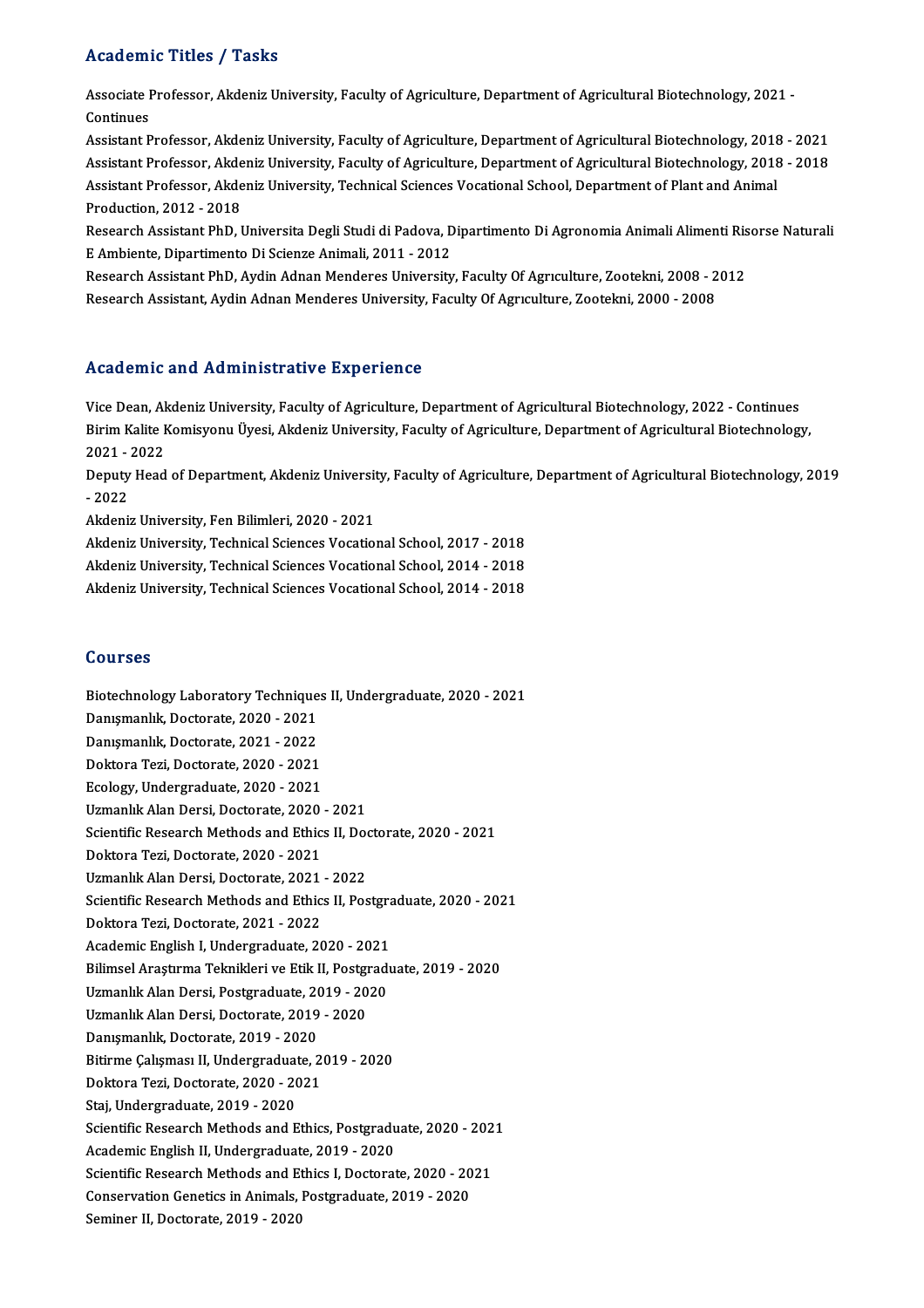Conservation Genetics in Animals, Postgraduate, 2019 - 2020<br>Bilimeel Arestume Telmiklen ve Etik I. Postgraduate, 2020 - 20 BilimselAraştırmaTeknikler veEtikI,Postgraduate,2020 -2021 Conservation Genetics in Animals, Postgradua<br>Bilimsel Araştırma Teknikler ve Etik I, Postgra<br>Uzmanlık Alan Dersi, Doctorate, 2020 - 2021<br>Penymanlık Bostgradusta 2019, 2020 Bilimsel Araştırma Teknikler ve Etik I, Postgraduate, 2020 - 2021<br>Uzmanlık Alan Dersi, Doctorate, 2020 - 2021<br>Danışmanlık, Postgraduate, 2019 - 2020 Uzmanlık Alan Dersi, Doctorate, 2020 - 2021<br>Danışmanlık, Postgraduate, 2019 - 2020<br>Principles of Animal Breeding, Undergraduate, 2019 - 2020<br>Bitirme Columes: U Undergraduate, 2020 - 2021 Danışmanlık, Postgraduate, 2019 - 2020<br>Principles of Animal Breeding, Undergraduate, 20<br>Bitirme Çalışması I, Undergraduate, 2020 - 2021<br>Introduction to Bistochnology, Undergraduate, 2 Principles of Animal Breeding, Undergraduate, 2019 - 2020<br>Bitirme Çalışması I, Undergraduate, 2020 - 2021<br>Introduction to Biotechnology, Undergraduate, 2020 - 2021<br>Penulation Constiss Undergraduate, 2018, 2019 Bitirme Çalışması I, Undergraduate, 2020 - 2021<br>Introduction to Biotechnology, Undergraduate, 2020 - 2021<br>Population Genetics, Undergraduate, 2018 - 2019

### Advising Theses

Advising Theses<br>Özdemir D., Türkiye'deki sultan ırkı tavuk popülasyonlarının mtDNA dizi analizine dayalı genetik karakterizasyonu,<br>Pestsraduata K.ESKİQĞI U(Student), 2021 rra v rorr<sub>i</sub>s i rrosos<br>Özdemir D., Türkiye'deki sultan ırkı tavuk p<br>Postgraduate, K.ESKİOĞLU(Student), 2021 Postgraduate, K.ESKİOĞLU(Student), 2021<br>Jury Memberships

Academic Staff Examination, Öğretim Görevlisi Sınavı, Teknik Bilimler MYO, November, 2013

# Academic Starl Examination, ogretin Gorevisi Sinavi, Teknik Bilimler MTO, November, 2013<br>Articles Published in Journals That Entered SCI, SSCI and AHCI Indexes

| Articles Published in Journals That Entered SCI, SSCI and AHCI Indexes |                                                                                                        |  |
|------------------------------------------------------------------------|--------------------------------------------------------------------------------------------------------|--|
| L.                                                                     | A practical, low-cost, short-term storage method for genomic DNA<br>ÖZDEMİR D.                         |  |
|                                                                        | BIOTECHNIQUES, vol.70, no.4, pp.194-201, 2021 (Journal Indexed in SCI)                                 |  |
| II.                                                                    | The Structural Characteristics, Management, and Challenges of Backyard Poultry Farming in              |  |
|                                                                        | <b>Residential Areas of Turkey</b>                                                                     |  |
|                                                                        | ÖZDEMİR D                                                                                              |  |
|                                                                        | ANIMALS, vol.10, no.12, 2020 (Journal Indexed in SCI)                                                  |  |
| III.                                                                   | The effects of dietary oleuropein and organic selenium supplementation in heat-stressed quails on      |  |
|                                                                        | tonic immobility duration and fluctuating asymmetry                                                    |  |
|                                                                        | SARICA Ș., ÖZDEMİR D.                                                                                  |  |
|                                                                        | ITALIAN JOURNAL OF ANIMAL SCIENCE, vol.17, no.1, pp.145-152, 2018 (Journal Indexed in SCI)             |  |
| IV.                                                                    | Assessment of the population structure and genetic diversity of Denizli chicken subpopulations         |  |
|                                                                        | using SSR markers                                                                                      |  |
|                                                                        | ÖZDEMİR D., Cassandro M.                                                                               |  |
|                                                                        | ITALIAN JOURNAL OF ANIMAL SCIENCE, vol.17, no.2, pp.312-320, 2018 (Journal Indexed in SCI)             |  |
| V.                                                                     | Development and validation of a novel SNP panel for the genetic characterization of Italian chicken    |  |
|                                                                        | breeds by next-generation sequencing discovery and array genotyping                                    |  |
|                                                                        | Viale E., Zanetti E., ÖZDEMİR D., Broccanello C., Dalmasso A., De Marchi M., Cassandro M.              |  |
|                                                                        | POULTRY SCIENCE, vol.96, no.11, pp.3858-3866, 2017 (Journal Indexed in SCI)                            |  |
| VI.                                                                    | Comparison of genetic diversity of Turkish and Italian local chicken breeds for further conservation   |  |
|                                                                        | strategies                                                                                             |  |
|                                                                        | ÖZDEMIR D., MARETTO F., CASSANDRO M.                                                                   |  |
|                                                                        | EUROPEAN POULTRY SCIENCE, vol.80, 2016 (Journal Indexed in SCI)                                        |  |
| VII.                                                                   | The effects of dietary oleuropein and organic selenium supplementation on performance and heat         |  |
|                                                                        | shock protein 70 response of brain in heat-stressed quail                                              |  |
|                                                                        | Sarica S., ÖZDEMİR D., ÖZTÜRK H.                                                                       |  |
|                                                                        | ITALIAN JOURNAL OF ANIMAL SCIENCE, vol.14, no.2, pp.226-232, 2015 (Journal Indexed in SCI)             |  |
| VIII.                                                                  | Effects of oregano essential oil supplementation to diets of broiler chicks with delayed feeding after |  |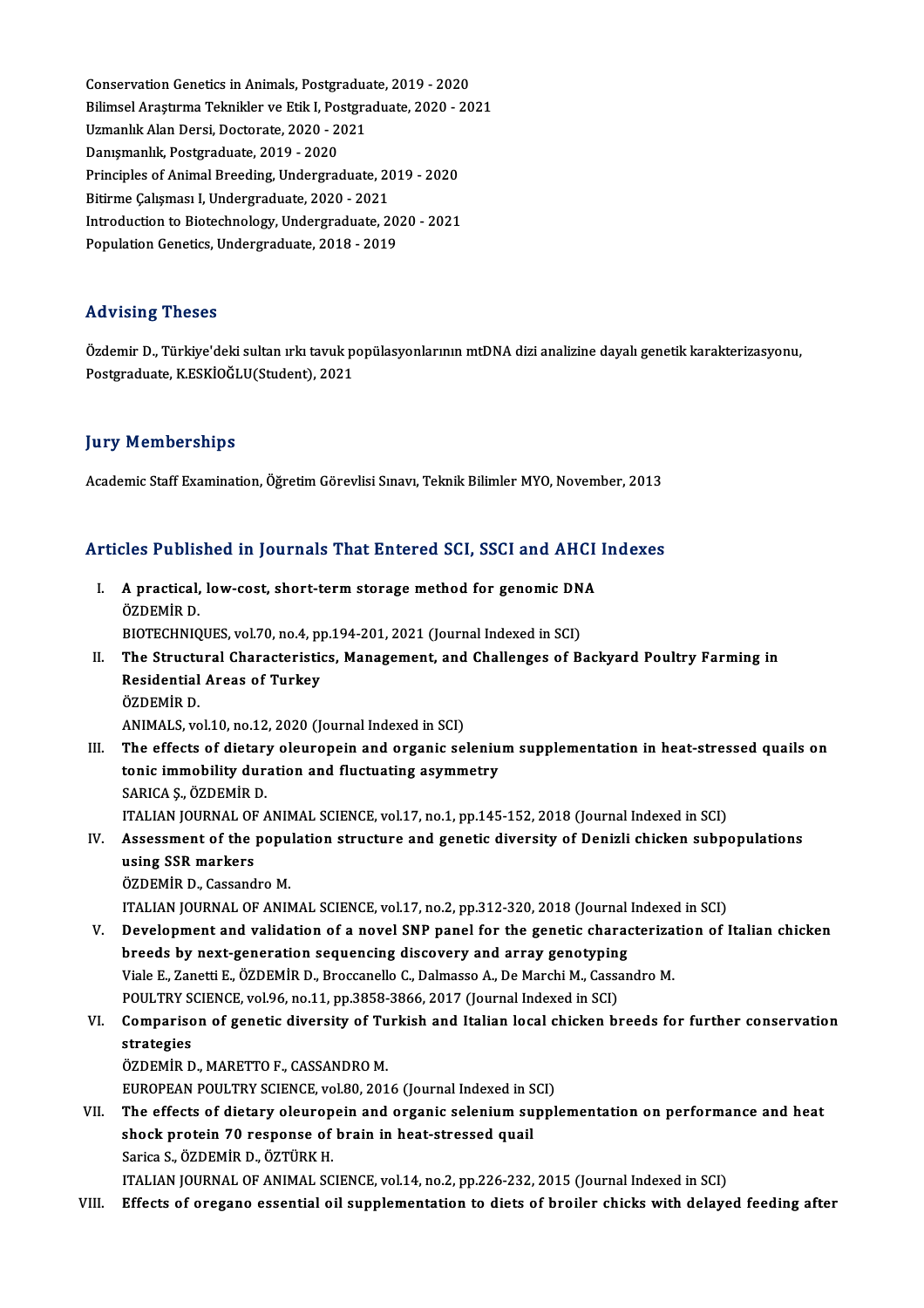|       | hatching. Morphological development of small intestine segments                                                                                     |
|-------|-----------------------------------------------------------------------------------------------------------------------------------------------------|
|       | Sarica S., Suicmez M., Corduk M., ÖZDEMİR D., Berberoglu E.                                                                                         |
|       | ITALIAN JOURNAL OF ANIMAL SCIENCE, vol.13, no.2, 2014 (Journal Indexed in SCI)                                                                      |
| IX.   | Broilers respond to cooler ambient temperatures after temperature acclimation during incubation                                                     |
|       | and early postnatal age                                                                                                                             |
|       | Aksit M., YALÇIN Z. S., Siegel P. B., Yenisey C., Ozdemir D., ÖZKAN S.                                                                              |
|       | JOURNAL OF APPLIED POULTRY RESEARCH, vol.22, no.2, pp.298-307, 2013 (Journal Indexed in SCI)                                                        |
| Х.    | Conservation of local Turkish and Italian chicken breeds: a case study                                                                              |
|       | ÖZDEMİR D., Ozdemir E. D., De Marchi M., Cassandro M.                                                                                               |
|       | ITALIAN JOURNAL OF ANIMAL SCIENCE, vol.12, no.2, 2013 (Journal Indexed in SCI)                                                                      |
| XI.   | Brooding temperatures for chicks acclimated to heat during incubation: effects on post-hatch                                                        |
|       | intestinal development and body weight under heat stress                                                                                            |
|       | Aksit M., YALÇIN Z. S., Yenisey C., Ozdemir D.                                                                                                      |
|       | BRITISH POULTRY SCIENCE, vol.51, no.3, pp.444-452, 2010 (Journal Indexed in SCI)                                                                    |
| XII.  | Heritability and Variance Component Estimates of Meat Quality in Japanese Quail (Coturnix coturnix                                                  |
|       | japonica)                                                                                                                                           |
|       | GEVREKÇİ Y., OĞUZ İ., Aksit M., Oenenc A., Oezdemir D., Altan O.                                                                                    |
|       | TURKISH JOURNAL OF VETERINARY & ANIMAL SCIENCES, vol.33, no.2, pp.89-94, 2009 (Journal Indexed in SCI)                                              |
| XIII. | Effects of cold temperature and vitamin E supplementation on oxidative stress, Troponin-T level,                                                    |
|       | and other ascites-related traits in broilers                                                                                                        |
|       | Aksit M., Altan O., Karul A. B., Balkaya M., Ozdemir D.                                                                                             |
|       | ARCHIV FUR GEFLUGELKUNDE, vol.72, no.5, pp.221-230, 2008 (Journal Indexed in SCI)                                                                   |
| XIV.  | Effects of temperature during rearing and crating on stress parameters and meat quality of broilers                                                 |
|       | AKSIT M., YALÇIN Z. S., ÖZKAN S., METIN K., Ozdemir D.                                                                                              |
|       | POULTRY SCIENCE, vol.85, no.11, pp.1867-1874, 2006 (Journal Indexed in SCI)                                                                         |
| XV.   | The impacts of organic acid and essential oil supplementations to diets on the microbiological                                                      |
|       | quality of chicken carcasses                                                                                                                        |
|       | Aksit M., Goksoy E., Kok F., Ozdemir D., Ozdogan M.                                                                                                 |
|       | ARCHIV FUR GEFLUGELKUNDE, vol.70, no.4, pp.168-173, 2006 (Journal Indexed in SCI)                                                                   |
| XVI.  | Genetic variability of meat quality characteristics in Japanese quail (Cotumix cotumix japonica)                                                    |
|       | Oguz J., Aksit M., Onenc A., Gevrekci Y., Ozdemir D., Altan O.<br>ARCHIV FUR GEFLUGELKUNDE, vol.68, no.4, pp.176-181, 2004 (Journal Indexed in SCI) |
|       |                                                                                                                                                     |

### Articles Published in Other Journals

- I. Comparative study of some phenotypic characteristics between the Ispenc (Turkey) and Southwestern Bulgarian dzhinka<br>Southwestern Bulgarian dzhinka chicken breeds<br>Baylaya L. Ögdemir D. Lukanov H Comparative study of some ph<br>Southwestern Bulgarian dzhin<br>Pavlova I., Özdemir D., Lukanov H.<br>ACPICULTUPAL SCIENCE AND TE AGRICULTURAL SCIENCE AND TECHNOLOGY, vol.13, no.3, pp.245-249, 2021 (International Refereed University Journal) Pavlova I., Özdemir D., Lukanov H. AGRICULTURAL SCIENCE AND TECHNOLOGY, vol.13, no.3, pp.245<br>Journal)<br>II. İspenç Tavuğu ve Horozlarında Bazı Morfolojik Özellikler<br>ÖZDEMİR D
- Journal)<br>İ<mark>spenç Tavı</mark><br>ÖZDEMİR D.<br>Süleyman De İspenç Tavuğu ve Horozlarında Bazı Morfolojik Özellikler<br>ÖZDEMİR D.<br>Süleyman Demirel Üniversitesi Ziraat Fakültesi Dergisi, vol.23, no.Özel Sayı, pp.155-162, 2019 (National Refreed<br>University Journal) ÖZDEMİR D.<br>Süleyman Demirel İ<br>University Journal)<br>Yorli Tayuk İnklar Süleyman Demirel Ür<br>University Journal)<br>III. Yerli Tavuk Irkları<br>ÖZDEMİP D. AVSOY
- University Journal)<br>Yerli <mark>Tavuk Irkları</mark><br>ÖZDEMİR D., AKSOY T.<br>Dünye Dört Meysim ne

Yerli Tavuk Irkları<br>ÖZDEMİR D., AKSOY T.<br>Dünya Dört Mevsim, no.13, pp.44-48, 2015 (National Non-Refereed Journal)<br>Tavuklarda Mysonlasma Callisantisum İnfaksiyonları

ÖZDEMİR D., AKSOY T.<br>Dünya Dört Mevsim, no.13, pp.44-48, 2015 (National Non-Ro<br>IV. Tavuklarda Mycoplasma Gallisepticum İnfeksiyonları<br>ÖZDEMİR D. Dünya Dört |<br><mark>Tavuklarda</mark><br>ÖZDEMİR D.<br>Torum Türk | Tarım Türk, no.29, pp.148-149, 2011 (National Non-Refereed Journal)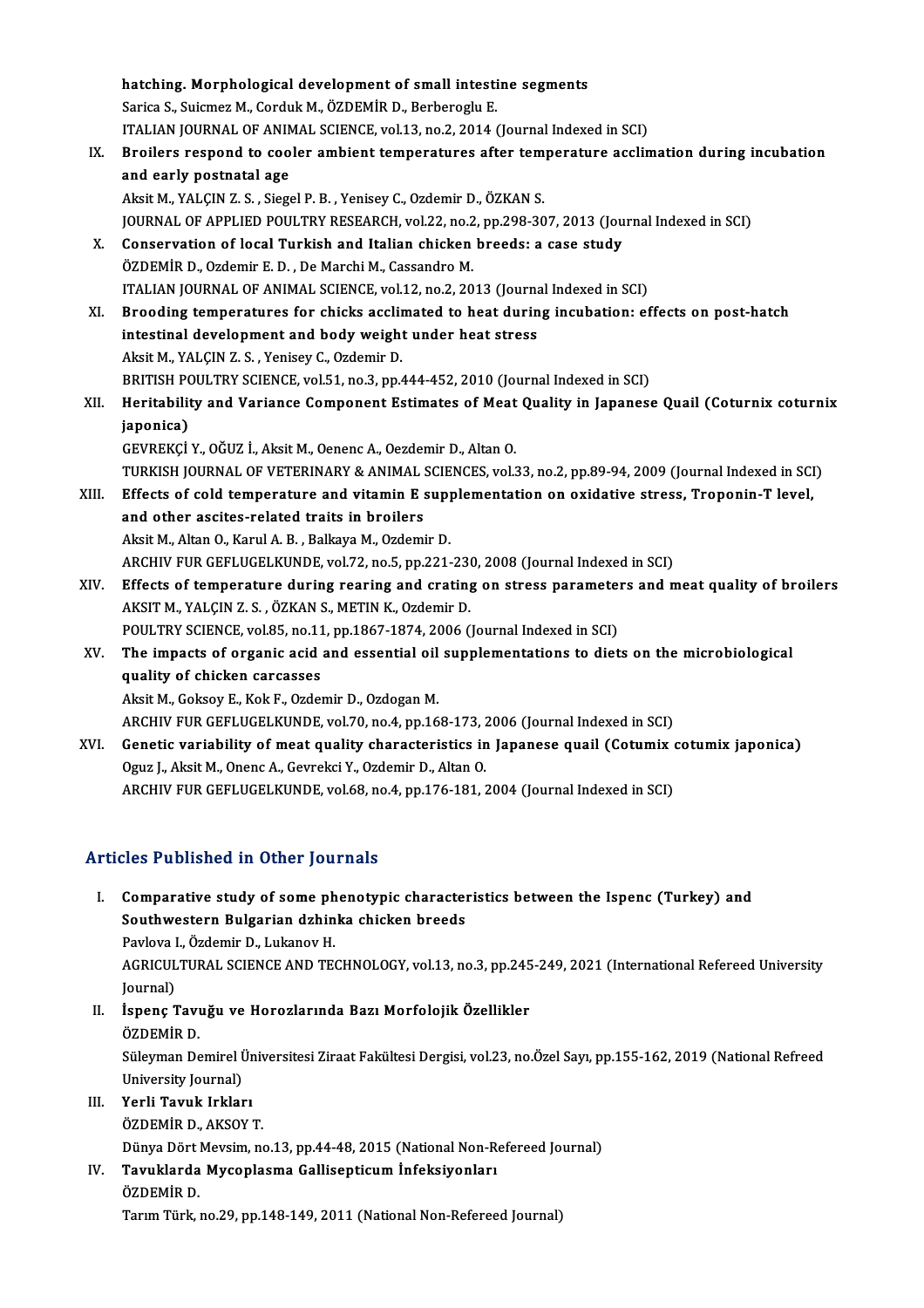- V. A review of of the last decade (1994-2004) quail studies in Turkey.<br>Oğunlu Akit M. Cuar M. II. ÖZDEMİR D. Altan Ö. A review of of the last decade (1994-2004)<br>Oğuz İ., Akşit M., Çınar M. U. , ÖZDEMİR D., Altan Ö.<br>Hayyangel Ünetim vel 47 no 1 nn 28 35 2006 (Ot A review of of the last decade (1994-2004) quail studies in Turkey.<br>Oğuz İ., Akşit M., Çınar M. U. , ÖZDEMİR D., Altan Ö.<br>Hayvansal Üretim, vol.47, no.1, pp.28-35, 2006 (Other Refereed National Journals)<br>Stres Preteinleri Oğuz İ., Akşit M., Çınar M. U. , ÖZDEMİR D., Altan Ö.<br>Hayvansal Üretim, vol.47, no.1, pp.28-35, 2006 (Other<br>VI. Stres Proteinleri ,Hasad ,21 ,243 ,48-50 ,2005 .<br>ÖZDEMİR D., Akşit M. Hayvansal Üretim, vol.47, no.1, pp.28-35, 2006 (Other Refereed National Journals)
- Stres Proteinleri ,Hasad ,21 ,243 ,48-50 ,2005 .<br>ÖZDEMİR D., Akşit M.<br>Hasad, vol.21, no.243, pp.48-50, 2005 (Other Refereed National Journals)<br>Kanatlılarda Korku Dayranıcı
- VII. Kanatlılarda Korku Davranışı<br>Akşit M., ÖZDEMİR D. Hasad, vol.21, no.243<br>**Kanatlılarda Korku**<br>Akşit M., ÖZDEMİR D.<br>Hayransal Üretim *vo*l Hayvansal Üretim, vol.43, no.2, pp.26-34, 2002 (Other Refereed National Journals)

### Books&Book Chapters

OOks & Book Chapters<br>I. – HOBI VE SÜS TAVUKÇULUĞUNDA KALITATIF GENLER VE KALITIMI<br>ÖZDEMİR D **HOBI VE SÜ<br>HOBI VE SÜ**<br>ÖZDEMİR D.

HOBI VE SÜS TAVUKÇULUĞUNDA KALITATIF GENLER VE KALITIMI<br>ÖZDEMİR D.<br>in: Ziraat, Orman ve Su Ürünleri Alanında Teori ve Araştırmalar II, Özrenk A., Bozdoğan A.M., Bozdoğan N.Y., Editor,<br>Cese Kitanlığı, Ankara, pp.421,428,202 ÖZDEMİR D.<br>in: Ziraat, Orman ve Su Ürünleri Alanında<br>Gece Kitaplığı, Ankara, pp.421-438, 2020<br>POUL TRY PLODIVERSITY AND UNREG Gece Kitaplığı, Ankara, pp.421-438, 2020

## II. POULTRY BIODIVERSITY AND UNREGISTERED NATIVE CHICKEN BREEDS OF TURKEY<br>ÖZDEMIR D. POULTRY BIODIVERSITY AND UNREGISTERED NATIVE CHICKEN BREEDS OF TURKEY<br>ÖZDEMİR D.<br>in: AGRICULTURE, FORESTRY AND AQUACULTURE SCIENCES RESEARCH PAPERS, Atik A., Editor, Gece Akademi,<br>Ankara, pp.49,63, 2019

ÖZDEMİR D.<br>in: AGRICULTURE, FORE<br>Ankara, pp.49-63, 2019<br>Kümes Hawranları ve In: AGRICULTURE, FORESTRY AND AQUACULTURE SCIENCES RESEARCH PAPERS, Atik A., Edi<br>Ankara, pp.49-63, 2019<br>III. Kümes Hayvanları ve Diğer Kanatlı Türlerinde Moleküler Yöntemlerle Eşey Tayini<br>ÖZDEMİR D

Ankara, pp.4<br>**Kümes Hay**<br>ÖZDEMİR D.<br>in: <sup>Ziroot vo.</sup> Kümes Hayvanları ve Diğer Kanatlı Türlerinde Moleküler Yöntemlerle Eşey Tayini<br>ÖZDEMİR D.<br>in: Ziraat ve Su Ürünleri Araştırmaları, Yücel B, Tolon M.T., Editor, Akademi Kitabevi Yayınları, Ankara, pp.93-101,<br>2019

ÖZDEI<br>in: Zir<br>2019

# 2019<br>Refereed Congress / Symposium Publications in Proceedings

efereed Congress / Symposium Publications in Proceedings<br>I. THE ROLE OF TOLL-LIKE RECEPTORS (TLRS) IN ANTIVIRAL MECHANISM IN CHICKENS<br>Reper L. ÖZDEMIR D THE ROLE OF TOLL.<br>Bener L., ÖZDEMİR D.<br>W. International Cong THE ROLE OF TOLL-LIKE RECEPTORS (TLRS) IN ANTIVIRAL MECHANISM IN CHICKENS<br>Bener L., ÖZDEMİR D.<br>IV. International Congress on Domestic Animal Breeding, Genetics and Husbandry - 2020 (ICABGEH-20), İzmir,<br>Turkay 12, 14 August

Bener L., ÖZDEMİR D.<br>IV. International Congress on Domestic Ar<br>Turkey, 12 - 14 August 2020, pp.141-146<br>NUTRICENOMIC APPROACUES IN POL Turkey, 12 - 14 August 2020, pp 141-146

- II. NUTRIGENOMIC APPROACHES IN POULTRY<br>Eskioğlu K., ÖZDEMİR D.
	-

NUTRIGENOMIC APPROACHES IN POULTRY<br>Eskioğlu K., ÖZDEMİR D.<br>IV. International Congress on Domestic Animal Breeding, Genetics and Husbandry - 2020 (ICABGEH-20), İzmir,<br>Turkey, 12, .14 August 2020, np.16, 23 Eskioğlu K., ÖZDEMİR D.<br>IV. International Congress on Domestic<br>Turkey, 12 - 14 August 2020, pp.16-23<br>Ivi Tarım Hygulamalarının Ünetici İ IV. International Congress on Domestic Animal Breeding, Genetics and Husbandry - 2020 (IC.<br>Turkey, 12 - 14 August 2020, pp.16-23<br>III. İyi Tarım Uygulamalarının Üretici İşletmelerin Performansı Açısından İncelenmesi<br>ÖZDEMİR

Turkey, 12 - 14 August 2020, pp.16-23<br>III. İyi Tarım Uygulamalarının Üretici İşletmelerin Performansı Açısından İncelenmesi<br>ÖZDEMİR A. E. , ÖZDEMİR D. lyi Tarım Uygulamalarının Üretici İşletmelerin Performansı Açısından İncelenmesi<br>ÖZDEMİR A. E. , ÖZDEMİR D.<br>11th International Conference of Strategic Research on Scientific Studies and Education, Antalya, Turkey, 8 - 10<br>N

ÖZDEMİR A. E. , ÖZDEMİR D.<br>11th International Conference<br>November 2019, pp.539-544<br>Proodu (Inqubation) Moch

## November 2019, pp.539-544<br>IV. Broody (Incubation) Mechanism in Poultry

November 2019, pp.539-544<br><mark>Broody (Incubation) Mechanism in Poultry</mark><br>ŞENTÜRK Y. E. , ŞEKEROĞLU A., KARABAĞ K., ÖZDEMİR D., DUMAN M.<br>L. Uluslanazes Tarım, Cıda Bilim ve Talmaleji Dergisi Kongresi, Antaly I. Uluslararası Tarım - Gıda Bilim ve Teknoloji Dergisi Kongresi, Antalya, Turkey, 8 - 10 November 2019, pp.555-<br>560 ŞENT<br>I. Ulu<br>560<br>Heb I. Uluslararası Tarım - Gıda Bilim ve Teknoloji Dergisi Kong<br>560<br>V. Hobby and Ornamental Chicken Breeding in Turkey<br>ÖZDEMİR D

560<br>Hobby and<br>ÖZDEMİR D.<br>LInternation

Hobby and Ornamental Chicken Breeding in Turkey<br>ÖZDEMİR D.<br>I. International Congress of Alternative Poultry and Ornamental Birds, Antalya, Turkey, 8 - 10 November 2019,<br>nn 15 21 ÖZDEMİR<br>I. Internat<br>pp.15-21<br>Miniatur I. International Congress of Alternative Poultry and Orna<br>pp.15-21<br>VI. Miniature Fancy Chicken Breed of Turkey: İspenç<br>ÖZDEMİR D

pp.15-21<br><mark>Miniature I</mark><br>ÖZDEMİR D.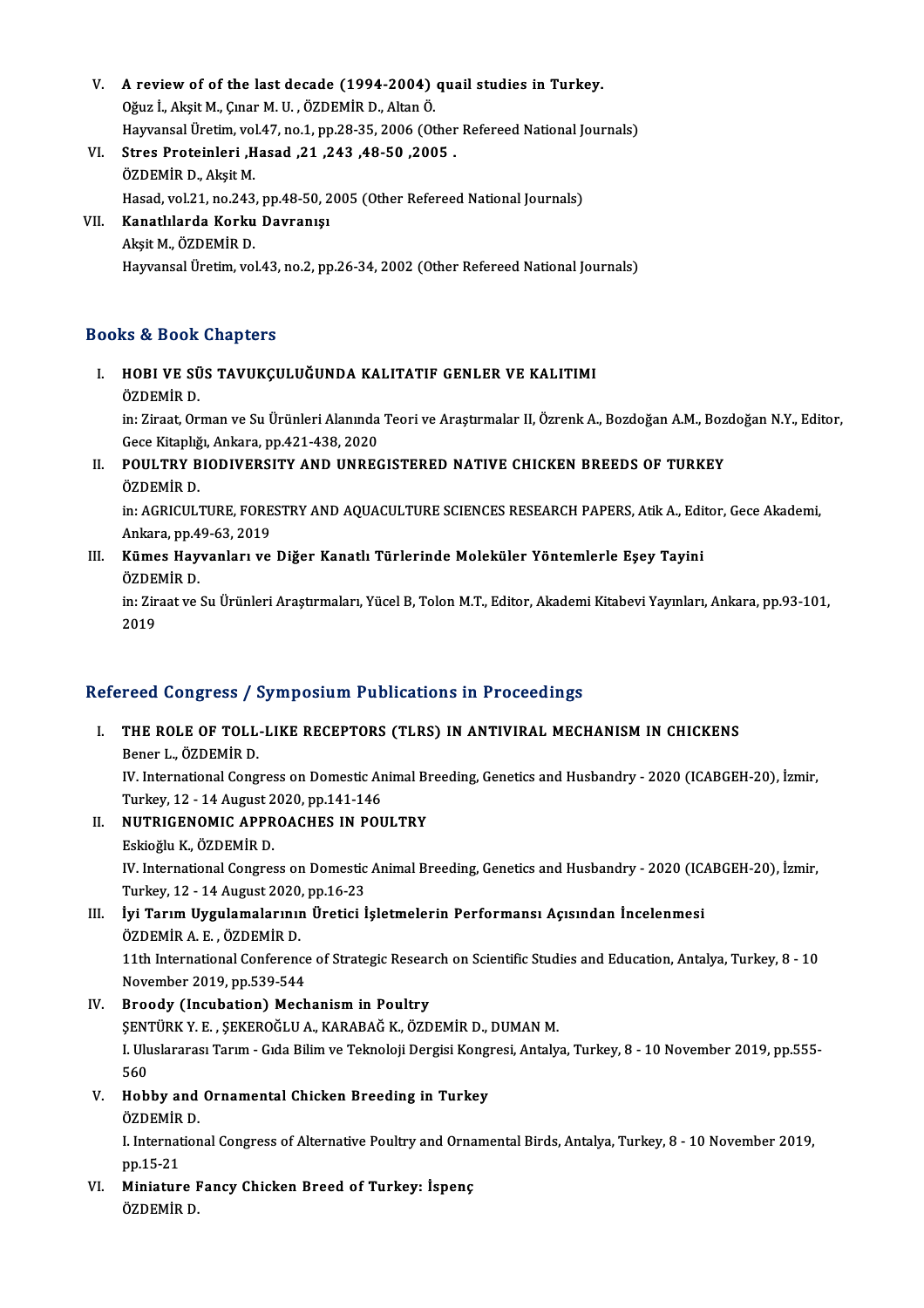1st International Congress Of Alternative Poultry And Ornamental Birds, Antalya, Turkey, 8 - 10 November 2019,<br>nn <sup>29</sup> 1st Int<br>pp.28<br>Histor 1st International Congress Of Alternative Poultry And Orn<br>pp.28<br>VII. History and Specific Characteristics of Sultan Fowl<br>Felse Sultan Kowl

- pp.28<br>History and Specific C<br>Eskioğlu K., ÖZDEMİR D.<br>1st İnternational Congre 1st International Congress Of Alternative Poultry And Ornamental Birds, Antalya, Turkey, 8 - 10 November 2019,<br>pp.29-35 Eskioğlu K., ÖZDEMİR D. 1st International Congress Of Alternative Poultry And Ornamental Birds, Antalya, Turkey, 8 - 1<br>pp.29-35<br>VIII. İyi Tarım Uygulamalarının Üretici İşletmelerin Performansı Açısından İncelenmesi<br>puramıs özpemip el özpemip p
- pp.29-35<br>İyi Tarım Uygulamalarının Üret<br>DURMUŞ-ÖZDEMİR E., ÖZDEMİR D.<br>11th International Conference of St İyi Tarım Uygulamalarının Üretici İşletmelerin Performansı Açısından İncelenmesi<br>DURMUŞ-ÖZDEMİR E., ÖZDEMİR D.<br>11th International Conference of Strategic Research on Scientific Studies and Education, Antalya, Turkey, 8 - 1 DURMUŞ-ÖZDEMİR E., ÖZDEM<br>11th International Conference<br>November 2019, pp.539-544<br>İspana Tayuklarında Tüy B I1th International Conference of Strategic Research on Scientific Studies and Education, Antalya, T<br>November 2019, pp.539-544<br>IX. İspenç Tavuklarında Tüy Rengi Paterni Varyasyonlarından Sorumlu Genler ve Kalıtımı<br>ÖZDEMİR D
- November 2<br>İspenç Tavı<br>ÖZDEMİR D.<br>Internationa İspenç Tavuklarında Tüy Rengi Paterni Varyasyonlarından Sorumlu Genler ve Kalıtımı<br>ÖZDEMİR D.<br>International Congress on Multidisciplinary Sciences, İstanbul, Turkey, 22 - 24 August 2019, pp.111-119<br>Conetiği Değiştirilmiş O

ÖZDEMİR D.<br>International Congress on Multidisciplinary Sciences, İstanbul, Turkey, 22 - 24 August 2019, pp.111-119<br>X. Genetiği Değiştirilmiş Organizmaların Tespiti ve Ölçümünde Kullanılan Farklı Gerçek Zamanlı PCR<br>Kimu International Congress on Multidiscip<br>Genetiği Değiştirilmiş Organizma<br>Kimyasallarının Karşılaştırılması<br>Pener L. Ersel M. Yıldır B.İ., KARAR Genetiği Değiştirilmiş Organizmaların Tespiti ve Ö<br>Kimyasallarının Karşılaştırılması<br>Bener L., Ersal M., Yıldız B. İ. , KARABAĞ K., ÖZDEMİR D.<br>TARCID Afvonkarebiser Turkey 20, 22 April 2019 pp Ki<mark>myasallarının Karşılaştırılması</mark><br>Bener L., Ersal M., Yıldız B. İ. , KARABAĞ K., ÖZDEMİR D.<br>TARGID, Afyonkarahisar, Turkey, 20 - 22 April 2019, pp.430<br>Kanatli Biyosositliliğinin Tanimlanmasi ve Konunmasi

Bener L., Ersal M., Yıldız B. İ. , KARABAĞ K., ÖZDEMİR D.<br>TARGID, Afyonkarahisar, Turkey, 20 - 22 April 2019, pp.430<br>XI. Kanatli Biyoçeşitliliğinin Tanimlanmasi ve Korunmasinda Kullanilan Moleküler Yöntemler<br>Eskioğlu K., Ö TARGID, Afyonkarahisar<br>Kanatli Biyoçeşitliliğin<br>Eskioğlu K., ÖZDEMİR D.<br>4. Uluslararası Anadalı: ? Kanatli Biyoçeşitliliğinin Tanimlanmasi ve Korunmasinda Kullanilan Moleküler Yöntemler<br>Eskioğlu K., ÖZDEMİR D.<br>4. Uluslararası Anadolu Tarım, Gıda, Çevre ve Biyoloji Kongresi, Afyonkarahisar, Turkey, 20 - 22 April 2019, pp

Esk<br>4 U<br>10<br>ur 4. Uluslararası Anadolu Tarım, Gıda, Çevre ve Biyoloji Kongresi, Afyonkarahisar, Turko<br>10<br>XII. HEAT SHOCK PROTEINS AS BIO INDICATORS OF STRESS IN FARM ANIMALS<br>ÖZDEMİR D. Bonor J

## 10<br>XII. HEAT SHOCK PROTEINS AS BIO INDICATORS OF STRESS IN FARM ANIMALS<br>ÖZDEMİR D., Bener L. HEAT SHOCK PROTEINS AS BIO INDICATORS OF STRESS IN FARM ANIMALS<br>ÖZDEMİR D., Bener L.<br>International Conference on Multidisciplinary Sciences, İstanbul, Turkey, 15 - 16 December 2018, pp.1005-1015<br>THREE DIMENSIONAL CELL CIU

## ÖZDEMİR D., Bener L.<br>International Conference on Multidisciplinary Sciences, İstanbul, Turkey, 15 - 16 December 2018, pp.10<br>XIII. THREE DIMENSIONAL CELL CULTURE IN LIVESTOCK, ADVANTAGES AND DISADVANTAGES<br>Paper L. ÖZDEM International Conferen<br>THREE DIMENSION.<br>Bener L., ÖZDEMİR D.<br>International Conferen THREE DIMENSIONAL CELL CULTURE IN LIVESTOCK, ADVANTAGES AND DISADVANTAGES<br>Bener L., ÖZDEMİR D.<br>International Conference on Multidisciplinary Sciences, İstanbul, Turkey, 15 - 16 December 2018, pp.995-1005<br>TARIMSAL SÜRDÜRÜLE

Bener L., ÖZDEMİR D.<br>International Conference on Multidisciplinary Sciences, İstanbul, Turkey, 15 - 16 December 2018, pp.995-1005<br>XIV. TARIMSAL SÜRDÜRÜLEBİLİRLİK AÇISINDAN ORGANİK TARIM MODELİNİN DEĞERLENDİRİLMESİ<br>SENE International Conferen<br>TARIMSAL SÜRDÜRİ<br>ŞENER S., ÖZDEMİR D.<br>IV. INES International TARIMSAL SÜRDÜRÜLEBİLİRLİK AÇISINDAN ORGANİK TARIM MODELİNİN DEĞERLENDİRİLMESİ<br>ŞENER S., ÖZDEMİR D.<br>IV. INES International Academic Research Congress (INES - 2018), Antalya, Turkey, 30 October - 02 November<br>2018.np.556

**ŞENER S., ÖZD<br>IV. INES Interi<br>2018, pp.556<br>TARIMSAL S.** IV. INES International Academic Research Congress (INES - 2018), Antalya, Turkey, 30 October - 02 November<br>2018, pp.556<br>XV. TARIMSAL SÜRDÜRÜLEBİLİRLİK AÇISINDAN ORGANİK TARIM MODELİNİN DEĞERLENDİRİLMESİ<br>SENER S. ÖZDEMİ

2018, pp.556<br><mark>TARIMSAL SÜRDÜRI</mark><br>ŞENER S., ÖZDEMİR D.<br>IV. INES International TARIMSAL SÜRDÜRÜLEBİLİRLİK AÇISINDAN ORGANİK TARIM MODELİNİN DEĞERLENDİRİLMESİ<br>ŞENER S., ÖZDEMİR D.<br>IV. INES International Academic Research Congress (INES - 2018), Antalya, Turkey, 30 October - 02 November<br>2018.np.556

ŞENER S., ÖZDEMİR D.<br>IV. INES International Academic Research Congress (INES - 2018), Antalya, Turkey, 30 October - 02 November<br>2018, pp.556 IV. INES International Academic Research Congress (INES - 2018), Antalya, Turkey, 30 October - 02 November<br>2018, pp.556<br>XVI. BÖLGESEL REKABETÇİLİK DÜZEYİNİN ÇEVRESEL SÜRDÜRÜLEBİLİRLİK AÇISINDAN İNCELENMESİ:<br>XERLİ CEN KAYNA

# 2018, pp.556<br>BÖLGESEL REKABETÇİLİK DÜZEY<br>YERLİ GEN KAYNAKLARI ÖRNEĞİ<br>DURMUS ÖZDEMİR E. ÖZDEMİR D BÖLGESEL REKABETÇİLİK DÜZI<br>YERLİ GEN KAYNAKLARI ÖRNE<br>DURMUŞ-ÖZDEMİR E., ÖZDEMİR D.<br><sup>Oth Intornational Conforence of Str</sup>

DURMUŞ-ÖZDEMİR E., ÖZDEMİR D.

9th International Conference of Strategic Research on Scientific Studies and Education, Antalya, Turkey, 19 - 21<br>19th International Conference of Strategic Research on Scientific Studies and Education, Antalya, Turkey, 19 9th International Conference of Strategic Research on Scientific Studies and Education, Antalya, Turkey, 19 - 21<br>October 2018, pp.215-222<br>XVII. BÖLGESEL REKABETÇİLİK DÜZEYİNİN ÇEVRESEL SÜRDÜRÜLEBİLİRLİK AÇISINDAN İNCELENME

## October 2018, pp.215-222<br>BÖLGESEL REKABETÇİLİK DÜZEY<br>YERLİ GEN KAYNAKLARI ÖRNEĞİ<br>DURMUS ÖZDEMİR E. ÖZDEMİR D BÖLGESEL REKABETÇİLİK DÜZI<br>YERLİ GEN KAYNAKLARI ÖRNE<br>DURMUŞ-ÖZDEMİR E., ÖZDEMİR D.<br><sup>Oth Intornational Conforence of Str</sup> 9th International ARNECON International Conference of Strategican International Dure<br>Conference of Strategic Research on Scientific Studies and Education, Antalya, Turkey, 19 - 21<br>The International Conference of Strategic

DURMUŞ-ÖZDEMİR E, ÖZDEMİR D.

October 2018, pp 215-222

## XVIII. Physiological Responses Of Denizli Chicken Breed To Acute Heat Stress<br>ÖZDEMİR D., Akşit M. Physiological Responses Of Denizli Chicken Breed To Acute Heat Stress<br>ÖZDEMİR D., Akşit M.<br>6th ASM International Congress of Agriculture and Environment, Antalya, Turkey, 11 - 13 October 2018, pp.1-11<br>Some Production Chara ÖZDEMİR D., Akşit M.<br>6th ASM International Congress of Agriculture and Environ:<br>XIX. Some Production Characteristics Of İspenç Chickens<br>ÖZDEMİR D.

# 6th ASM Inte<br>Some Produ<br>ÖZDEMİR D.<br>6th ASM Inte

5ome Production Characteristics Of İspenç Chickens<br>ÖZDEMİR D.<br>6th ASM International Congress of Agriculture and Environment, Antalya, Turkey, 11 - 13 October 2018, pp.1-9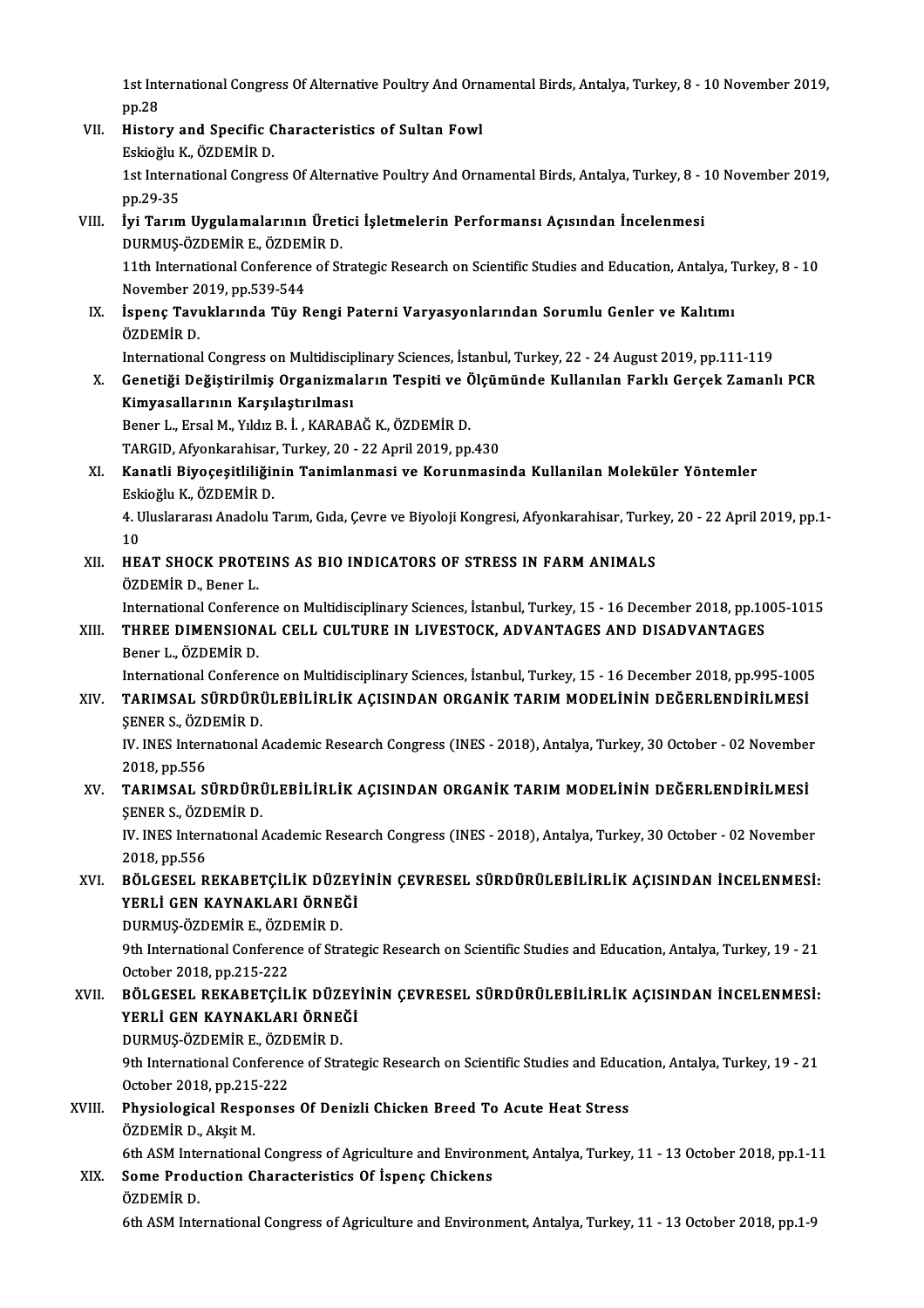| XX.         | The evaluation of stakeholders' perceptions for agrotourism in Bozyazı                                                     |
|-------------|----------------------------------------------------------------------------------------------------------------------------|
|             | ÖZDEMIR A. E., ŞENER S., ÖZDEMIR D.                                                                                        |
|             | International Congress of the New Approaches and Technologies for Sustainable Development, Isparta, Turkey, 21             |
|             | September - 24 December 2017, pp.286-287                                                                                   |
| XXI.        | Bozyazı'da Kırsal Turizmde Paydaşların Algısının Değerlendirilmesi                                                         |
|             | ÖZDEMİR A. E., ŞENER S., ÖZDEMİR D.                                                                                        |
|             | Uluslararası Sürdürülebilir Kalkınma için Yeni Yaklaşımlar ve Teknolojiler Kongresi, Isparta, Turkey, 21 - 24              |
|             | September 2017, pp.286                                                                                                     |
| XXII.       | The evaluation of stakeholders' perceptions for agrotourism in Bozyazı                                                     |
|             | DURMUŞ-ÖZDEMİR E, ŞENER S, ÖZDEMİR D.                                                                                      |
|             | International Congress of the New Approaches and Technologies for Sustainable Development, Isparta, Turkey, 21             |
|             | - 24 September 2017, pp 286-287                                                                                            |
| XXIII.      | Bozyazı'da Kırsal Turizmde Paydaşların Algısının Değerlendirilmesi<br>ÖZDEMİR A.E., ŞENER S., ÖZDEMİR D.                   |
|             | Uluslararası Sürdürülebilir Kalkınma için Yeni Yaklaşımlar ve Teknolojiler Kongresi, Isparta, Turkey, 21 - 24              |
|             | September 2017, pp.286                                                                                                     |
| XXIV.       | Genetic characterization of nine Italian local chicken breeds using high-throughput technologies for                       |
|             | <b>SNP</b> genotyping                                                                                                      |
|             | Viale E., ÖZDEMİR D., Zanetti E., De Marchi M., Cassandro M.                                                               |
|             | 10th European Symposium on Poultry Genetics, St Malo, France, 26 - 28 June 2017, pp.142                                    |
| XXV.        | Assessment of inter and intra genetic diversity of Turkish dying out Denizli chicken breed using SSR                       |
|             | markers                                                                                                                    |
|             | ÖZDEMİR D., Cassandro M.                                                                                                   |
|             | 10th European Symposium on Poultry Genetics, St Malo, France, 26 - 28 June 2017, pp.124                                    |
| <b>XXVI</b> | The Importance of Regional Competitiveness on Conservation of Local Animal Genetic Resources                               |
|             | ÖZDEMİR A E , ÖZDEMİR D.                                                                                                   |
|             | International Conference "Agriculture for Life, Life for Agriculture", Bükreş, Romania, 8 - 10 June 2017, pp.125           |
| XXVII.      | The Importance of Regional Competitiveness on Conservation of Local Animal Genetic Resources<br>ÖZDEMİR A. E. . ÖZDEMİR D. |
|             | International Conference "Agriculture for Life, Life for Agriculture", Bükreş, Romania, 8 - 10 June 2017, pp.125           |
| XXVIII.     | <b>Conservation of Poultry Genetic Resources in Turkey</b>                                                                 |
|             | ÖZDEMİR D., Cassandro M.                                                                                                   |
|             | 53º Convegno Annuale Prospettive del settore avicolo nell'area del Mediterraneo Fiera di Forlì, 6 Aprile 2017,             |
|             | Forli, Italy, 06 April 2017, pp.123                                                                                        |
| XXIX.       | Assessing Genetic Variability of Some Mediterranean Local Chicken Breeds                                                   |
|             | ÖZDEMİR D., Cassandro M.                                                                                                   |
|             | 5th Mediterranean Poultry Summit, Savona, Italy, 20 - 25 October 2016, pp.167                                              |
| XXX.        | Environmentally Sensitive Agricultural Manure Nutrient Management                                                          |
|             | AKINER M. E., ÖZDEMİR D.                                                                                                   |
|             | 2nd ICSAE International Conference on Sustainable Agriculture and Environment, Konya, Turkey, 30 September -               |
|             | 03 October 2015, pp 103-106                                                                                                |
| XXXI.       | A sustainable model for conservation and utilization of native chicken genotypes of Turkey                                 |
|             | ÖZDEMİR D., AKINER M. E.                                                                                                   |
|             | 2nd International Conference on Sustainable Agriculture and Environment (2nd ICSAE), Konya, Turkey, 30                     |
|             | September - 03 October 2015, vol 1, pp.320-323<br>Environmentally sensitive agricultural manure nutrient management        |
| XXXII.      | AKINER M. E., ÖZDEMİR D.                                                                                                   |
|             | 2nd International Conference on Sustainable Agriculture and Environment (2nd ICSAE), Konya, Turkey, 30                     |
|             | September - 03 October 2015, vol.1, pp.479-483                                                                             |
| XXXIII.     | A Sustainable Model for Conservation and Utilization of Native Chicken Genotypes of Turkey                                 |
|             | ÖZDEMİR D., AKINER M. E.                                                                                                   |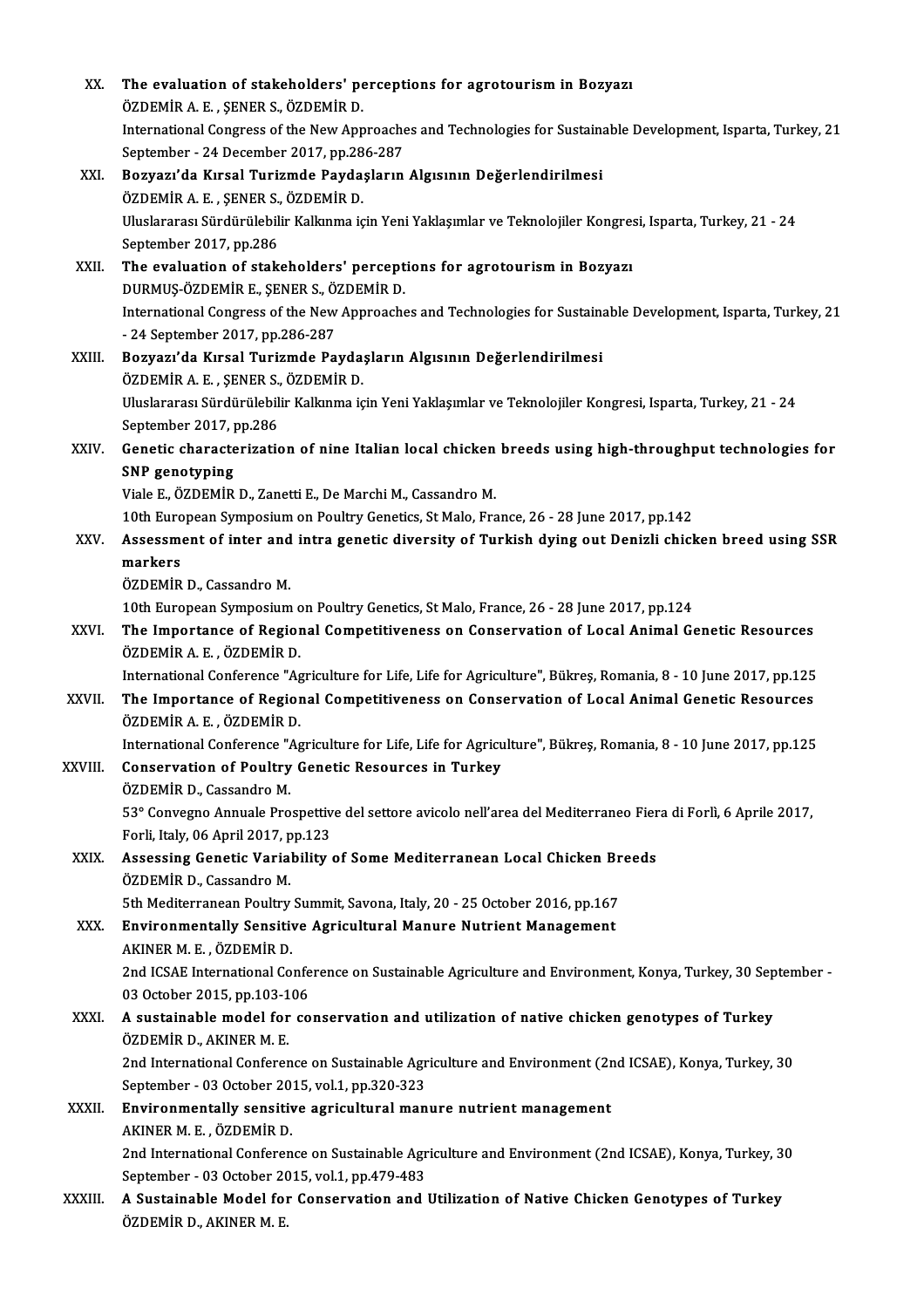2nd ICSAE International Conference on Sustainable Agriculture and Environment, Konya, Turkey, 30 September -<br>03 Osteber 2015, pp.101-103 2nd ICSAE International Confe<br>03 October 2015, pp.101-103<br>Türkiye'De Ciftlik Heywanle 2nd ICSAE International Conference on Sustainable Agriculture and Environment, Konya, Turkey, 30 September -<br>03 October 2015, pp.101-103<br>XXXIV. Türkiye'De Çiftlik Hayvanları Gen Kaynakları Koruma Çalışmalarına Destek Ö

## 03 Octo<br><mark>Türkiye</mark><br>Örneği Türkiye'De Çiftlik Hayvanları G<br>Örneği<br>ÖZDEMİR D., DURMUŞ ÖZDEMİR E.<br>a Indications Coostanbiques Dunat Örneği<br>ÖZDEMİR D., DURMUŞ ÖZDEMİR E.<br>a Indications Geographiques, Dynamiques Socio-Economiques Et Patrimoıne Bio-Culturel En Turquie Et Dans Les

ÖZDEMİR D., DURMUŞ ÖZDEMİR E.<br>a Indications Geographiques, Dynamiques Socio-Economiques Et Patrimoıne Bio-Culturel En Turquie Et Dans l<br>Pays Mediterraneens(Sosyo-Ekonomik Hareketlilik ve Biyo-Kültürel Özvarlık Uluslararası a Indications Geographiques, Dynamiques<br>Pays Mediterraneens(Sosyo-Ekonomik Hai<br>Turkey, 16 - 18 December 2010, pp.66-68<br>Türkiye'De Giftlik Hayvanları Can Kay Pays Mediterraneens(Sosyo-Ekonomik Hareketlilik ve Biyo-Kültürel Özvarlık Uluslararası Seminer 2), Antalya,<br>Turkey, 16 - 18 December 2010, pp.66-68<br>XXXV. Türkiye'De Çiftlik Hayvanları Gen Kaynakları Koruma Çalışmaların

# Turkey,<br><mark>Türkiye</mark><br>Örneği Türkiye'De Çiftlik Hayvanları G<br>Örneği<br>ÖZDEMİR D., DURMUŞ ÖZDEMİR E.<br>a Indisstians Coosranbiques Dunat

**Örneği**<br>ÖZDEMİR D., DURMUŞ ÖZDEMİR E.<br>a Indications Geographiques, Dynamiques Socio-Economiques Et Patrimoıne Bio-Culturel En Turquie Et Dans Les Pays Mediterraneens(Sosyo-Ekonomik Hareketlilik ve Biyo-Kültürel Özvarlık Uluslararası Seminer 2), Antalya, a Indications Geographiques, Dynamiques<br>Pays Mediterraneens(Sosyo-Ekonomik Hai<br>Turkey, 16 - 18 December 2010, pp.66-68<br>Türkiye'De Giftlik Hayyanları Can Kay Pays Mediterraneens(Sosyo-Ekonomik Hareketlilik ve Biyo-Kültürel Özvarlık Uluslararası Seminer 2), Antalya,<br>Türkey, 16 - 18 December 2010, pp.66-68<br>XXXVI. Türkiye'De Çiftlik Hayvanları Gen Kaynakları Koruma Çalışmaları

# Turkey,<br><mark>Türkiye</mark><br>Örneği Türkiye'De Çiftlik Hayvar<br>Örneği<br>ÖZDEMİR D., ÖZDEMİR A. E.<br>Sesve Ekanomik Harakatilil

ÖZDEMİR D., ÖZDEMİR A.E.

Örneği<br>ÖZDEMİR D., ÖZDEMİR A. E.<br>Sosyo-Ekonomik Hareketlilik ve Biyo-Kültürel Özvarlık Uluslararası Seminer 2, Antalya, Turkey, 16 - 18 December<br>2010, pp.8-10 Sosyo-Ekonomik Hareketlilik ve Biyo-Kültüre<br>2010, pp.8-10<br>XXXVII. Tavuklarda Ortaya Çıkan Lethal Genler<br>ÖZPEMİR D. Aksit M

2010, pp.8-10<br><mark>Tavuklarda Ortaya</mark><br>ÖZDEMİR D., Akşit M.<br>Kümes Hayvanları Ko ÖZDEMİR D., Akşit M.<br>Kümes Hayvanları Kongresi, Kayseri, Turkey, 7 - 10 October 2010, pp.100

## ÖZDEMİR D., Akşit M.<br>Kümes Hayvanları Kongresi, Kayseri, Turkey, 7 - 10 October 2010, pp.100<br>XXXVIII. Some Production Parameters of Denizli Fowls at Different Ambient Temperatures<br>ÖZDEMİR D. Aksit M Kümes Hayvanları Ko<br>**Some Production P**<br>ÖZDEMİR D., Akşit M.<br>Modern Animal Scien ÖZDEMİR D., Aksit M.

Modern Animal Science-Food Safety and Socio-Economic Development, Iasi, Romania, 22 - 23 April 2010, pp.136-<br>138 Modern Animal Science-Food Safety and Socio-Economic Development, Iasi,<br>138<br>XXXIX. Molecular Genetic Applications in Genetic Conservation of Poultry<br>67DEMIP D

# 138<br>Molecular (<br>ÖZDEMİR D.<br>Internatione

InternationalSymposium,ModernAnimalScience-Food Safety and Socio-EconomicDevelopment, Iasi,Romania,22 ÖZDEMİR D.<br>International Symposium, Mo<br>- 23 April 2010, pp.140-142<br>Kanatlılarda Sısak Strasi International Symposium, Modern Anim<br>- 23 April 2010, pp.140-142<br>XL. Kanatlılarda Sıcak Stresi ve HSP70

## - 23 April 2010, pp.140-142<br>XL. Kanatlılarda Sıcak Stresi ve HSP70<br>ÖZDEMİR D., AKSIT M. Kanatlılarda Sıcak Stresi ve HSP70<br>ÖZDEMİR D., AKSIT M.<br>V. Ulusal Zootekni Kongresi, Van, Turkey, 5 - 08 September 2007, pp.113<br>Estimations of senstis persymeters of seme ess suelity sharester

### ÖZDEMİR D., AKSIT M.<br>V. Ulusal Zootekni Kongresi, Van, Turkey, 5 - 08 September 2007, pp.113<br>XLI. Estimations of genetic parameters of some egg quality characteristics of Japanese quails (Coturnix<br> V. Ulusal Zootekni Ko<br>Estimations of gene<br>coturnix japonica)<br>ÖZDEMİP D. Aksit M Estimations of gene<br>coturnix japonica)<br>ÖZDEMİR D., Akşit M.<br>YYU World Boultur C coturnix japonica)<br>ÖZDEMİR D., Akşit M.<br>XXII. World Poultry Congress, İstanbul, Turkey, 8 - 13 June 2004, pp.130-131

## ÖZDEMİR D., Akşit M.<br>XXII. World Poultry Congress, İstanbul, Turkey, 8 - 13 June 2004, pp.130-131<br>XLII. Heritability Estimates of Meat Characteristics of Japanese Quail (Coturnix coturnix japonica) XXII. World Poultry Congress, İstanbul, Turkey, 8 - 13 June 2004, pp.130-13<br>Heritability Estimates of Meat Characteristics of Japanese Quail (Condita)<br>Oğuz İ., Akşit M., Önenç M. A. , Gevrekçi Y., ÖZDEMİR D., Çınar M. U. , Heritability Estimates of Meat Characteristics of Japanese Quail (Cot<br>Oğuz İ., Akşit M., Önenç M. A. , Gevrekçi Y., ÖZDEMİR D., Çınar M. U. , Altan Ö.<br>XXII. World Poultry Congress, İstanbul, Turkey, 8 - 13 June 2004, pp.14 XXII. World Poultry Congress, İstanbul, Turkey, 8 - 13 June 2004, pp.148-149<br>Other Publications

- ther Publications<br>I. Bozyazı'da Tarım ve Kırsal Turizm<br>ÖZDEMİRA E. ÖZDEMİR D 1 1 denoderene<br>Bozyazı'da Tarım ve Kırsa<br>ÖZDEMİR A.E., ÖZDEMİR D. Bozyazı'da Tarım ve Kır<br>ÖZDEMİR A.E., ÖZDEMİR I<br>Presentation, pp.1-3, 2013<br>DENİZI İ'NİN HOPOZU P ÖZDEMİR A. E. , ÖZDEMİR D.<br>Presentation, pp.1-3, 2013<br>II. DENİZLİ'NİN HOROZU BELLİDİR<br>ÖZDEMİR D.
- Presentation<br>DENİZLİ'Nİ<br>ÖZDEMİR D.<br>Other.pp.1.1 D<mark>ENİZLİ'NİN H</mark><br>ÖZDEMİR D.<br>Other, pp.1, 2013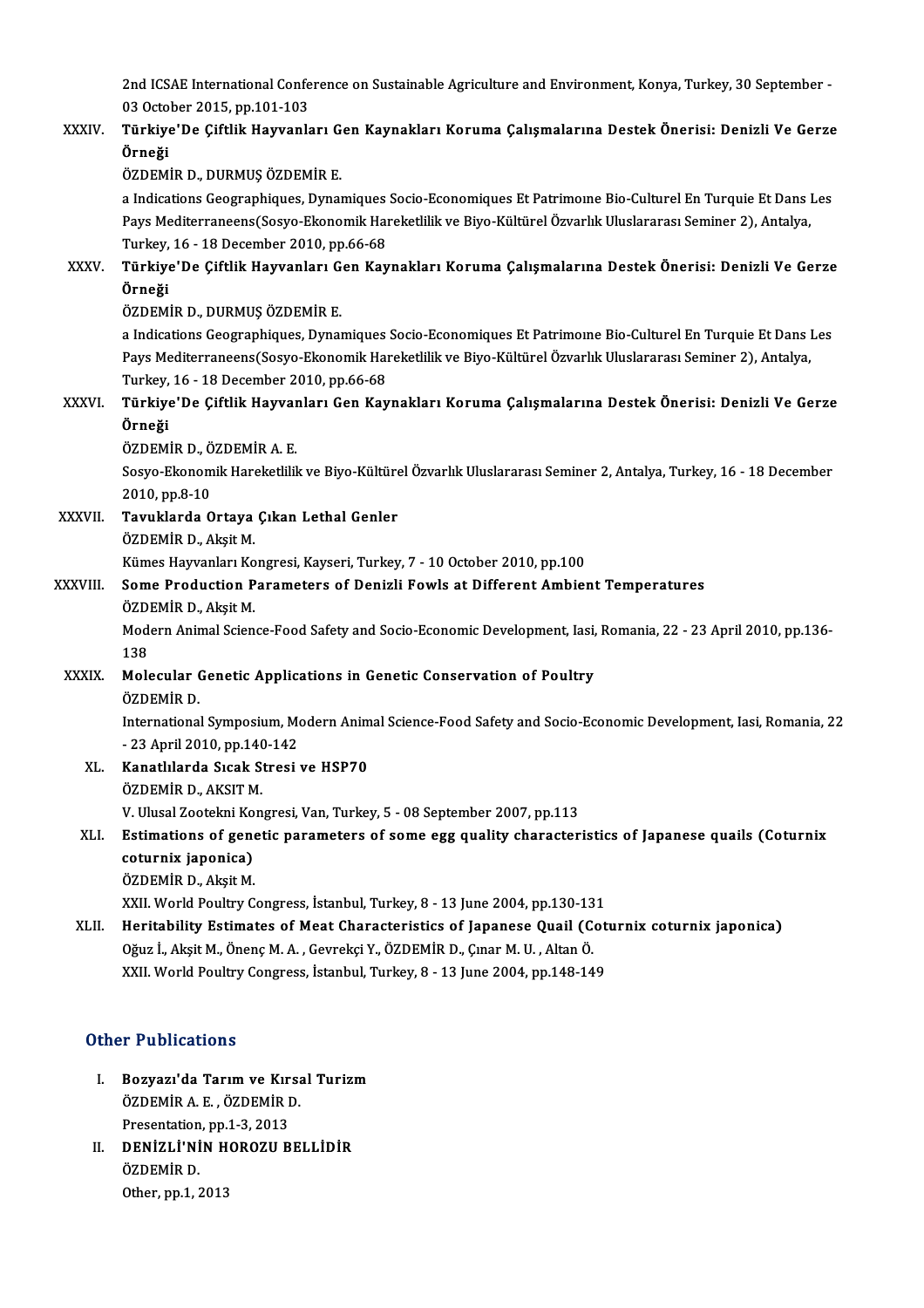### Supported Projects

Supported Projects<br>ÖZDEMİR D., TUBITAK Project, İspenç Irkı Tavuk Popülasyonlarının Mitogenom Dizi Analizine Dayalı Genetik<br>Kanakteriyasyonu, 2021, Centinues Supported Trojects<br>ÖZDEMİR D., TUBITAK Project, İspen<br>Karakterizasyonu, 2021 - Continues<br>Kos A. Yılmaz M. Ertürk D. Özdemir ÖZDEMİR D., TUBITAK Project, İspenç Irkı Tavuk Popülasyonlarının Mitogenom Dizi Analizine Dayalı Genetik<br>Karakterizasyonu, 2021 - Continues<br>Koç A., Yılmaz M., Ertürk D., Özdemir D., Project Supported by Higher Education In

Karakterizasyonu, 2021 - Continues<br>Koç A., Yılmaz M., Ertürk D., Özdemir D., Project Supported by Higher Education Institutions, Ege ve Akdeniz Bölgelerin<br>Yerli Olarak Adlandırılan Develerin Bazı Morfolojik, Fizyolojik ve Koç A., Yılmaz M., Ertürk D., Özdemir D., Proj<br>Yerli Olarak Adlandırılan Develerin Bazı Mor<br>Değerlendirmesinin Yapılması, 2020 - 2022<br>ÖZDEMİR D., Eskieğlu K., Prejest Supperted Yerli Olarak Adlandırılan Develerin Bazı Morfolojik, Fizyolojik ve Genetik Özelliklerinin Belirlenmesi Çerçeve<br>Değerlendirmesinin Yapılması, 2020 - 2022<br>ÖZDEMİR D., Eskioğlu K., Project Supported by Higher Education Instit

Değerlendirmesinin Yapılması, 2020 - 2022<br>ÖZDEMİR D., Eskioğlu K., Project Supported by Higher Education Institutions, Türkiyede<br>Popülasyonlarının mtDNA Dizi Analizine Dayalı Genetik Karakterizasyonu, 2020 - 2021<br>ÖZDEMİR D ÖZDEMİR D., Eskioğlu K., Project Supported by Higher Education Institutions, Türkiyedeki Sultan Irkı Tavuk<br>Popülasyonlarının mtDNA Dizi Analizine Dayalı Genetik Karakterizasyonu, 2020 - 2021<br>ÖZDEMİR D., KARABAĞ K., Bener L

Popülasyonlarının mtDNA Dizi Analizine Dayalı Genetik Karakterizasyonu, 2020 - 2021<br>ÖZDEMİR D., KARABAĞ K., Bener L., Toparslan E., Sevim E. T. , Project Supported by Higher Education Institutions,<br>İspenç Tavuğunda Genetik ÖZDEMİR D., KARABAĞ K., Bener L., Toparslan E., Sevim E. T., Project Supported by Higher Education Institutions, Yerli

İspenç Tavuğunda Genetik Polimorfizmin SSR Markerler ile Belirlenmesi, 2019 - 2021<br>KARABAĞ K., ÖZDEMİR D., Tüten Sevim E., Yıldız B. İ. , Ersal M., Toparslan E., Bener L., Project Supported by Higher<br>Education Institutions (Hsp60, Hsp70 ve Hsp90) Bakımından Genetik Potansiyelinin Araştırılması, 2019 - 2021 Education Institutions, Antalya Habitatında Bulunan Bombus terrestris dalmatinus Arılarında Sıcak Şok Protein<br>(Hsp60, Hsp70 ve Hsp90) Bakımından Genetik Potansiyelinin Araştırılması, 2019 - 2021<br>ÖZDEMİR D., SARICA Ş., ÖZTÜ

ÖZDEMİR D., SARICA Ş., ÖZTÜRK H., Project Supported by Higher Education Institutions, The effects of dietary<br>oleuropein and organic selenium supplementation on performance and heat shock protein 70 response of brain in heatstressed quail,2016 -2019

### Activities in Scientific Journals

Activities in Scientific Journals<br>International Journal of Poultry -Ornamental Birds Science and Technology, Editor, 2020 - Continues<br>International Journal of Bioongineering&Biotechnology, Committee Member, 2016, Continues International Journal of Poultry -Ornamental Birds Science and Technology, Editor, 2020 - Cont<br>International Journal of Bioengineering&Biotechnology, Committee Member, 2016 - Continues<br>International Journal of Agricultural International Journal of Bioengineering&Biotechnology, Committee Member, 2016 - Continues<br>International Journal of Agricultural and Environmental Sciences, Committee Member, 2016 - Continues

### Memberships / Tasks in Scientific Organizations

Memberships / Tasks in Scientific Organizations<br>Türkiye Süs Tavukları ve Bahçe Hayvanları Federasyonu, Member, 2016 - Continues<br>Penizli Harozu Yetistirisileri Derneği Member, 2012 - Continues Promborompo 7 rasno in botoneme organizacions<br>Türkiye Süs Tavukları ve Bahçe Hayvanları Federasyonu, Membe<br>Denizli Horozu Yetiştiricileri Derneği, Member, 2013 - Continues Denizli Horozu Yetiştiricileri Derneği, Member, 2013 - Continues<br>World's Poultry Science Association, Member, 2004 - Continues

### **Scientific Refereeing**

African Journal of Biotechnology, Other Indexed Journal, December 2016 International Journal of Agricultural and Environmental Sciences, Other Indexed Journal, November 2016 African Journal of Biotechnology, Other Indexed Journal, December 2016<br>International Journal of Agricultural and Environmental Sciences, Other Indexed Journal, Nove<br>International Journal of Bioengineering & Biotechnology, International Journal of Agricultural and Environmental Sciences, Other Indexed Jo<br>International Journal of Bioengineering & Biotechnology, Other Indexed Journal, An<br>International Journal of Livestock Production, Other Ind International Journal of Bioengineering & Biotechnology, C<br>International Journal of Livestock Production, Other Index<br>Italian Journal of Animal Science, SCI Journal, March 2016<br>Italian Journal of Animal Science, SCI Journa International Journal of Livestock Production, Other Indexed Journal, March 2016<br>Italian Journal of Animal Science, SCI Journal, March 2016<br>Italian Journal of Animal Science, SCI Journal, February 2016<br>Italian Journal of A Italian Journal of Animal Science, SCI Journal, February 2016 African Journal of Agricultural Research, Other Indexed Journal, November 2015 Italian Journal of Animal Science, SCI Journal, November<br>African Journal of Agricultural Research, Other Indexed<br>Italian Journal of Animal Science, SCI Journal, May 2015<br>TURITAK Breject, Anril 2015 African Journal of Agricultura<br>Italian Journal of Animal Scier<br>TUBITAK Project, April 2015<br>Italian Journal of Animal Scier TUBITAK Project, April 2015<br>Italian Journal of Animal Science, SCI Journal, November 2014 TUBITAK Project, April 2015<br>Italian Journal of Animal Science, SCI Journal, November 2014<br>Italian Journal of Animal Science, SCI Journal, September 2014<br>African Journal of Agricultural Bessensh, Other Indoved Journa Italian Journal of Animal Science, SCI Journal, November 2014<br>Italian Journal of Animal Science, SCI Journal, September 2014<br>African Journal of Agricultural Research, Other Indexed Journal, June 2014<br>TURITAK Preject, May 2 Italian Journal of Animal Scie<br>African Journal of Agricultur<br>TUBITAK Project, May 2014<br>Italian Journal of Animal Scie African Journal of Agricultural Research, Other Indexed<br>TUBITAK Project, May 2014<br>Italian Journal of Animal Science, SCI Journal, April 2014